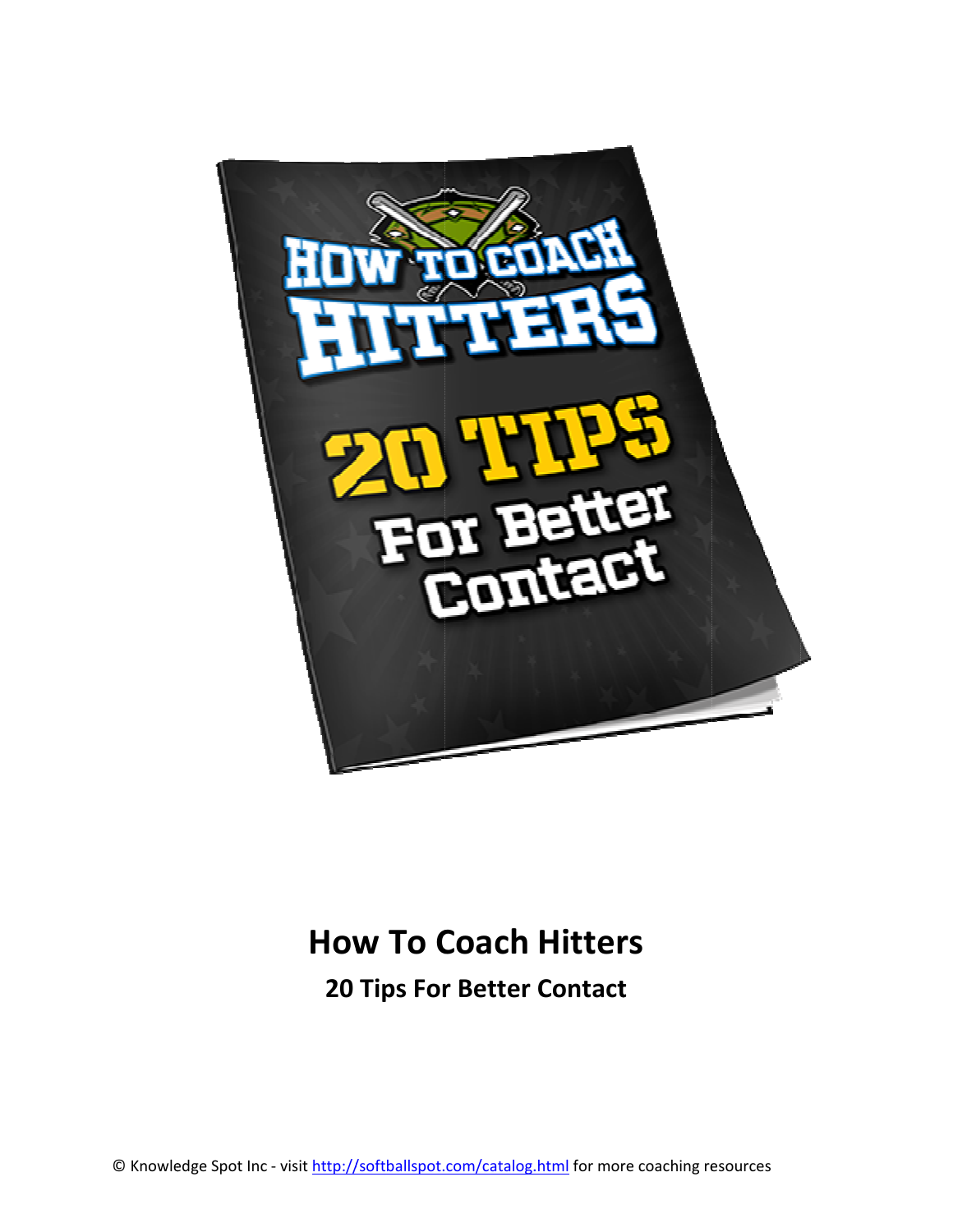# Copyright Notice - IT IS ILLEGAL TO POST THIS DOCUMENT ONLINE

The material enclosed is copyrighted. You do not have resell rights or giveaway rights to the material provided herein. Only customers that have purchased this material are authorized to view it. If you think you may have an illegally distributed copy of this material, please contact us immediately. Please email support@knowledgespotinc.com to report any illegal distribution.

Copyright © Luis Ortiz and Coaches Choice. Adapted and licensed for distribution by Knowledge Spot Inc. All rights reserved.

No part of this publication may be reproduced or transmitted in any form or by any means, electronic or mechanical, including photocopying or by information storage and retrieval systems. It is illegal to copy this material and publish it on another web site, news group, forum, etc. even if you include the copyright notice.

#### Legal Notices

While all attempts have been made to verify information provided in this publication, neither the author nor the publisher assumes any responsibility for errors, omissions or contrary interpretation of the subject matter herein. The publisher wants to stress that the information contained herein may be subject to varying state and/or local laws or regulations. All users are advised to retain competent counsel to determine what state and/or local laws or regulations may apply to the user's particular operation. The purchaser or reader of this publication assumes responsibility for the use of these materials and information. Adherence to all applicable laws and regulations, federal, state and local, governing professional licensing, operation practices, and all other aspects of operation in the US or any other jurisdiction is the sole responsibility of the purchaser or reader. The publisher and author assume no responsibility or liability whatsoever on the behalf of any purchaser or reader of these materials. Any perceived slights of specific people or organizations is unintentional. The author and publisher of this document and their employers make no warranty of any kind in regard to the content of this document, including, but not limited to, any implied warranties of merchantability, or fitness for any particular purpose. The author and publisher of this document and their employers are not liable or responsible to any person or entity for any errors contained in this document, or for any special, incidental, or consequential damage caused or alleged to be caused directly or indirectly by the information contained in this document.

#### Consult Your Physician

The techniques, ideas, and suggestions in this document are not intended as a substitute for proper medical advice! Consult your physician or health care professional before performing any exercise or exercise technique. Any application of the techniques, ideas, and suggestions in this document is at the reader's sole discretion and risk.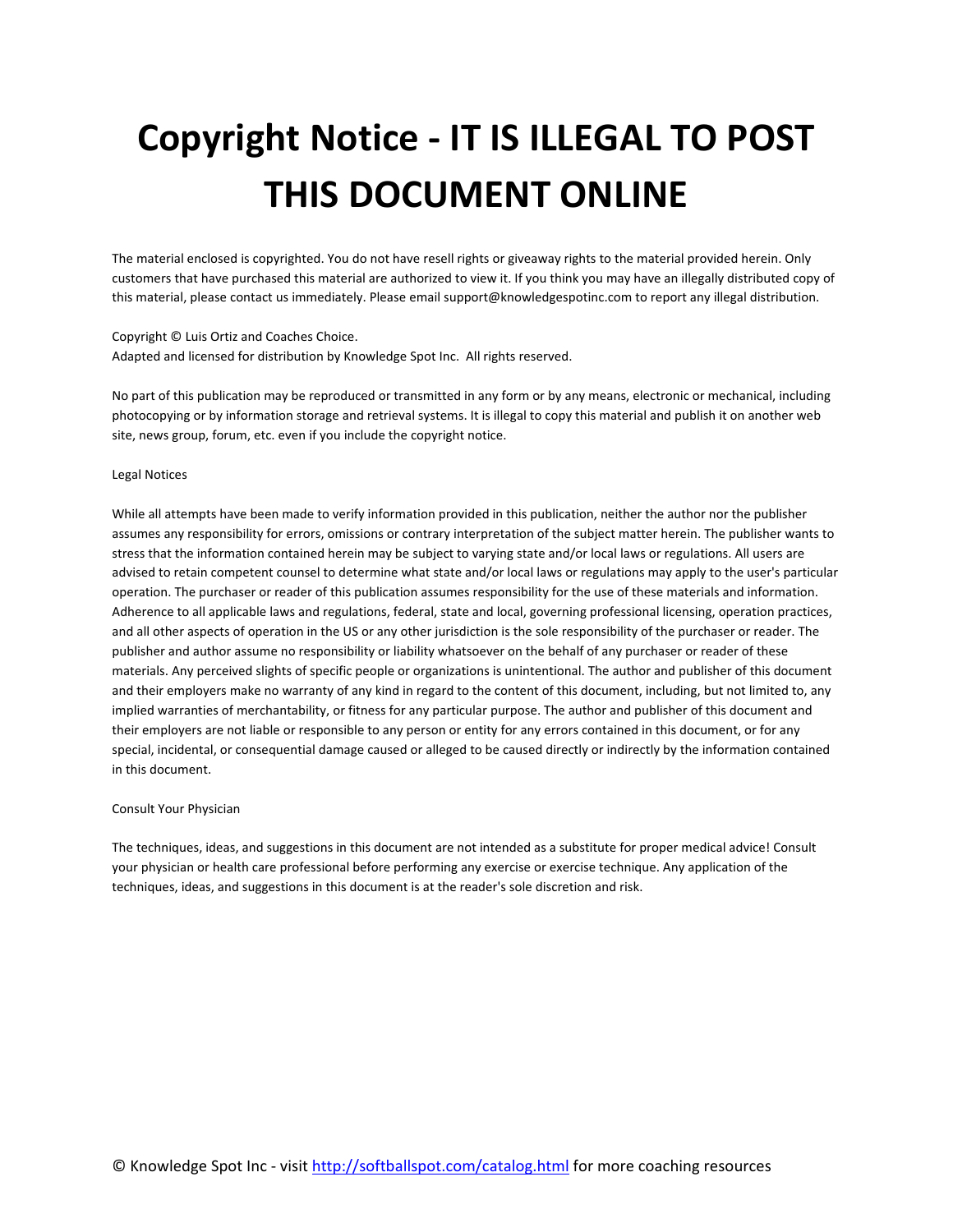## How To Coach Hitters 20 Tips For Better Contact

This report is designed to provide you - the coach - with specific coaching tips and pointers you can use with your players to develop proper hitting fundamentals, and build a smoother, more powerful swing. You can use these coaching tips during batting practice, one on one workout sessions, or for quick in-game reminders.

## 1. Use the power line within your swing

A lot of people confuse a level swing with having the bat level out with the ball. To do this you would need to go up for a high pitch and bend down for a low pitch, which we've already establish we don't want to do. A level swing is one where the shoulders are level, the waist is level, and the knees are level – if you can keep these, and your eye level consistent, you'll be able to hit through the ball more consistently.

#### 2. Swing as fast as you can

But don't force it! Don't muscle up, let your swing come smooth and natural.

#### 3. Swing within your axis of rotation

After your stride, imagine a pole going straight down to the ground from the top of your head – this is the axis of rotation. The more you can stay on this axis of rotation, the more powerful your swing will be. Also, you need to make sure your back knee stays behind the axis of rotation – bending it past that point will result in a loss of balance and a weakening in your swing.

## 4. Use a bat you can stop and accelerate at will

If you have a hard time stopping the bat, you'll have a hard time executing a check swing. Even in the majors now the trend has been moving towards lighter bats to improve bat speed and control – so follow suit!

## 5. Use your hands properly

To do this, make sure your hands are over your back knee, and under the chin. You want to start off by pulling your hands down hard, as if there were a rope holding tugging on the top of the bat. Next you need to bring the back elbow in front of your chest, and your front elbow in tight, to help with having proper arm extension in front of you. The farther your elbows are from your body, the slower your rotation will be, and the tighter in, the faster your rotation will be – like when a figure skater is spinning on the ice.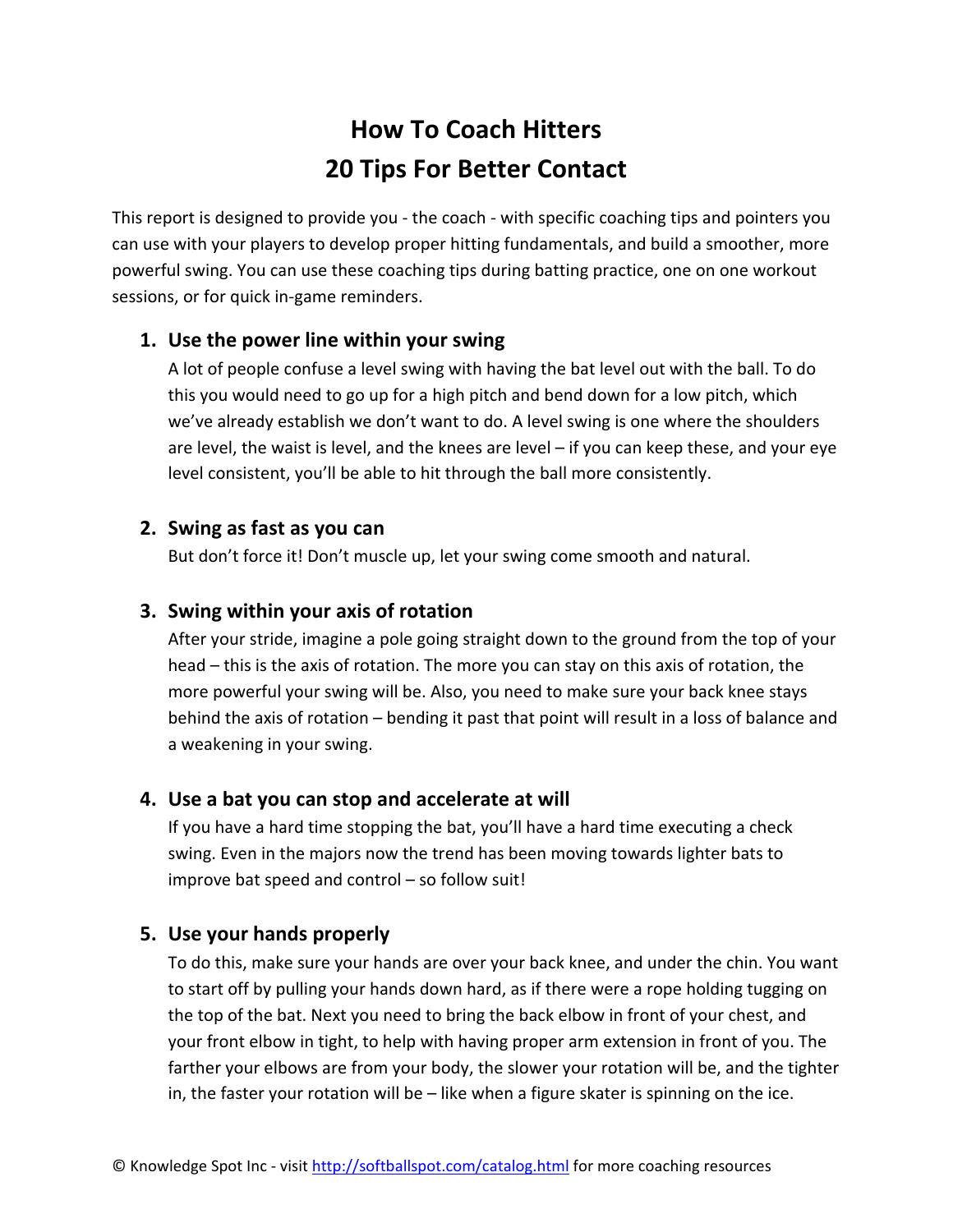#### 6. Stay inside the ball

One of the best tricks to do this is to imagine that the outside half of the ball disappears, and you can only see the inside half of the ball. To help keep your hands inside and your swing short, imagine a line parallel to your stance just a couple inches in front of your toes, that your hands can't go over. Then come down tight and quick from the beginning of your swing to the ball, like the first half of a V, with the rest of your swing after contact more like the second half of a U.

#### 7. Bat awareness

The key to hitting is getting the ball on the barrel, or the sweet spot. It doesn't matter how good your mechanics are if you're not making a conscious effort to make contact with the sweet spot on the bat, you won't get solid contact. Don't just swing, and hope – have a purpose!

## 8. Hit the ball as you are turning

You want to hit the ball as you're turning - not after you've turned. If you're hitting the ball after your turn, your arms are just going to be hanging there, your head is going to be coming away, and you're not going to be able to transfer all the power you generated through your rotation.

## 9. Have a strong grip on contact

It doesn't matter how much bat speed you can generate if when the fastball comes the bat bounces backwards. A great test to see if you've got a strong enough grip at contact is to pause your swing and have a partner push back on the bat with some pressure – if it's too loose, he'll be able to push it back easily.

## 10. Palm Up Palm Down hand position

No matter the location of the pitch, your top hand should always be looking up, and your bottom hand looking down. All that changes for a high or low pitch is the angle of the bat relative to the ground – not your hand position.

#### 11. Hit the ball at an angle

You don't want the bat to be straight across the plate when making contact with the ball. It should be at a slight angle, with the hands out in front and the bat head lagging behind just a bit, to create a kind of spring action and send the ball out with power, pushing away from yourself.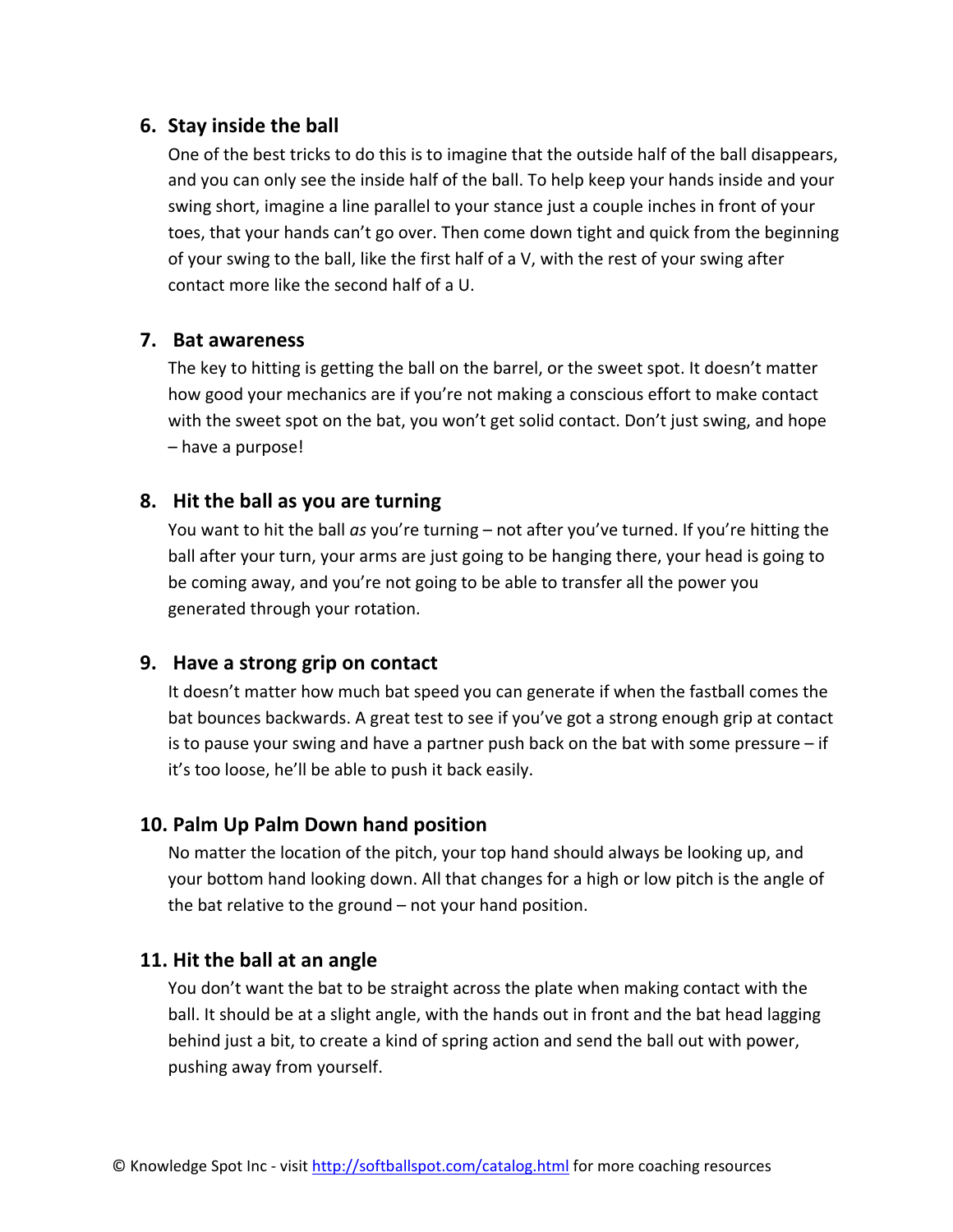#### 12. Hit through the ball

As you make contact you need to continue transferring all of your power through the ball to maximize results. With your bat at an angle as you make contact, continue through the ball and straighten out. This extension of your arms and the bat through the ball is called the 'Power V'. It's a lot like punching a punching bag – you don't want your arm extended as you hit the bag, you want to be in your power position as you make contact, then continue your swing through the bag to deliver all the power you generated at the beginning of your swing.

## 13.Follow the 3 sounds of the swing

There are three sounds that should occur at the exact same time in every swing. Two of them are imaginary, and the third is the bat making contact with the ball. The first two are your chin hitting your back shoulder as your swing through the ball, and your back knee hitting a punching bag that's been placed between your legs. By synchronizing these movements we generate the maximum amount of power at the point of impact.

#### 14.Turn first, then push through the ball

Think of it like throwing a medicine ball – you rotate your body to get the momentum going, then extend and throw, and your swing should be no different.

#### 15. You have to have a complete pivot of the back foot

Another way you can generate a little extra oomph on your swing is by really exploding with the rotation on the back foot. If you can imagine a sandbag in front of your back foot, try hitting it as hard as you can with your ankle as your finish your swing. Another great technique is to imagine squishing the bug with your big toe. Focus on your big toe specifically, because sometimes players will squish with their whole foot, and end up leaning back during the swing. Focusing on the big toe helps the players focus on pushing forward and staying upright and level.

#### 16.Flex the back knee

Whether you bend your knee down to around a 90 degree angle, or something more obtuse, you need to make sure you keep your back knee flexed as you rotate through your swing.

#### 17. Your front leg must be firm

Regardless of your batting stance, your front leg needs to be firm. It's a lot like when you make a circle with a compass – that needle in the middle needs to be firm and